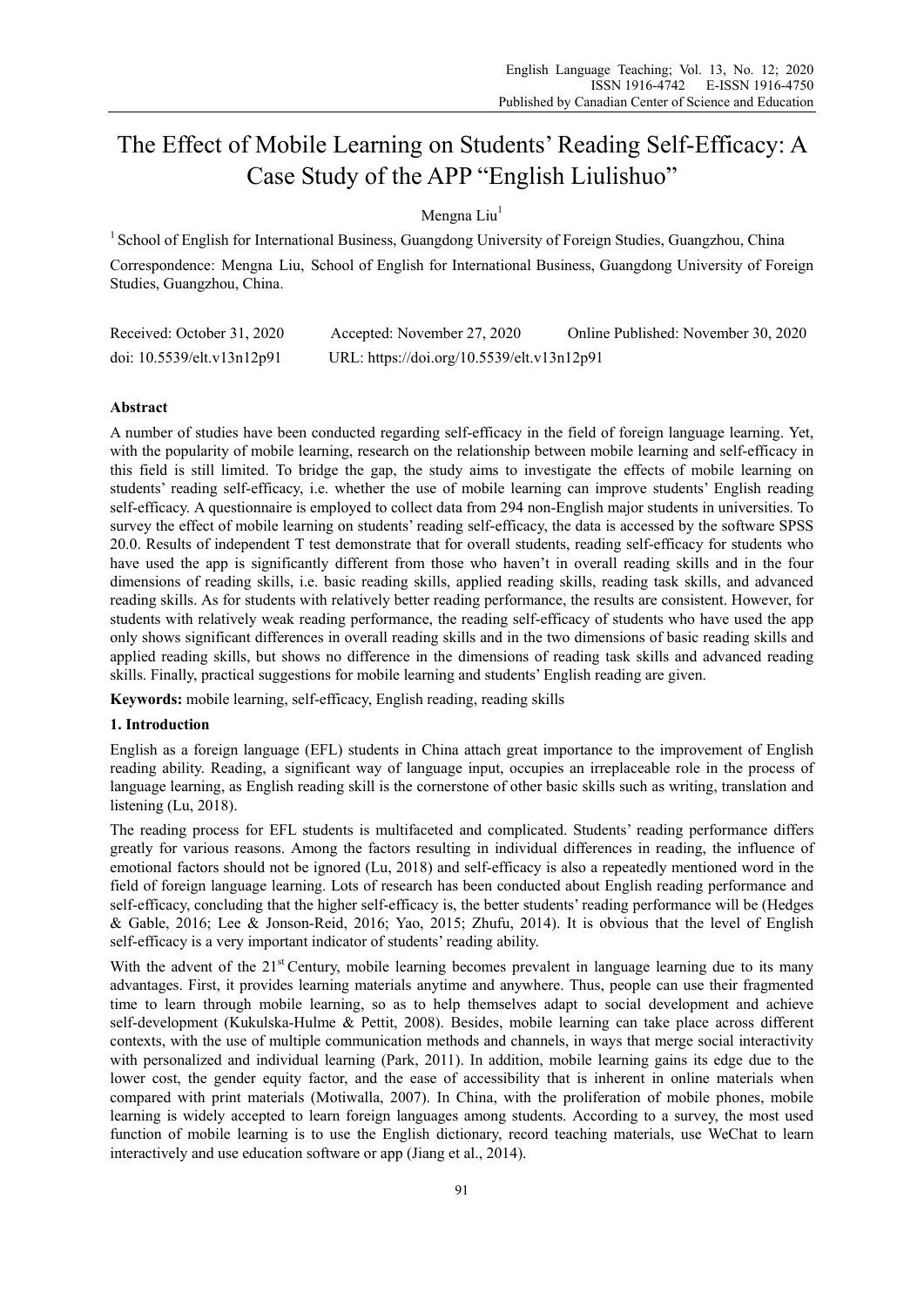Recently, the interplay between the effect of mobile learning and self-efficacy has gained some attention in various fields, such as the learning of billiard skills (Lin et al., 2021), science (Atwood-Blaine et al., 2019), nursing (H. Kim & Suh, 2018), mathematics (Hung et al., 2014), which conclude mobile learning approach can effectively improve students' self-efficacy in learning skills and acquiring knowledge. However, few studies have focused on the relationship between mobile learning and self-efficacy in the field of foreign language learning and investigate whether mobile learning improves students' self-efficacy. It is necessary to investigate it, as mobile learning has been incorporated into many students' language learning processes and self-efficacy is an important indicator of students' language learning performance, including reading performance. Therefore, this research will take a popular app "English Liulishuo" as an example and aims to investigate the effect of app in non-English students on students' self-efficacy in English reading. Specifically, the study investigates the following two research questions: 1) What is the current situation about university students' use of the app "English Liulishuo"; 2) Does the APP have an effect on self-efficacy of university students and do the CET 4 grades play a role in the effect? If there is some effect, what dimensions are affected? Through the research, we hope to provide some insights for the effect of mobile learning on students' language learning, especially in the aspect of English reading, and to shed light on further development of mobile learning to help EFL students improve their reading ability.

The structure of the paper is as follows. Section 2 will briefly review some literature on mobile learning, self-efficacy and the interplay between mobile learning and self-efficacy. Next, methodology of the present study will be elaborated. In section 4, the result of the study will be presented and discussed. The final section presents the conclusions and illuminates some implications of the study.

#### **2. Literature Review**

#### *2.1 Mobile Learning*

Mobile learning, or m-learning has been emerging in recent years. A popular definition of it is that "any sort of learning that happens when the learner is not at a fixed, predetermined location, or learning" (O'Malley et al., 2005). Several scholars have since refined the definition, such as Laurillard (2007), who defined it as "the digital support of adaptive, investigative, communicative, collaborative, and productive learning activities in remote locations which offer a variety of contexts for the teacher to operate in." Later, it was pointed out that due to the rapid revolution in the field of mobile learning and the ambiguity of "mobile", the definition of mobile learning is unclear and can vary among different contexts and academic communities (Kukulska-Hulme, 2009). Despite this, one common theme emerges, i.e. the provision of a learner-centered and flexible learning environment that can allow for knowledge construction, skill development training, and performance support across a variety of locations and contexts (Ally & Palalas, 2011). This environment is supported by the use of mobile devices that allow for direct access to learning materials and other resources, regardless of time and location (Teri et al., 2014). In order to attract users' attention, game-based environments have been also introduced in some mobile learning installations (Schwabe & Göth, 2005).

Mobile learning has been widely accepted in the education field and a wide range of research, which is targeted at different specific subjects, like mathematics and the medical field, was conducted. Most research studies report the positive impacts when using mobile devices (Crompton & Burke, 2018; Kearney et al., 2012). Research on pedagogical impacts of a mobile learning application also shows that mobile learning is effective in promoting students' experience and can reduce the modern pressure afflicting higher education (Teri et al., 2014). Especially, in language learning, it has been argued that it gives full play to the advantage of technological tools in language teaching by integrating mobile learning into it, strengthens the student-centered learning pattern and effectively extends the classroom (Miao, 2016).

# *2.2 Self-Efficacy*

Self-efficacy is described as a personal judgement of "how well one can execute courses of action required to deal with prospective situations (Bandura, 1982). According to Bandura's (1997) socio-cognitive theory, self-efficacy is a good predictor of their performance; besides, self-efficacy is also believed to be a mediating role of influencing people's choice, efforts, anxiety, and perseverance when they are in a task. His theory is widely adopted by researchers. Enactive mastery experiences, vicarious experiences, verbal persuasion and competition in learning environments are found to influence students' self-efficacy level (Chan & Lam, 2008; Van Dinther et al., 2011). In the past decades, many scholars have examined self-efficacy within the scope of foreign language learning, such as the mediating role of self-efficacy in listening, speaking, reading and writing performance (Graham, 2011; Idrus & Salleh, 2017; Li et al., 2013; Zhang & Liu, 2009). It has been found that students in different stages who own higher self-efficacy have higher possibilities to make better English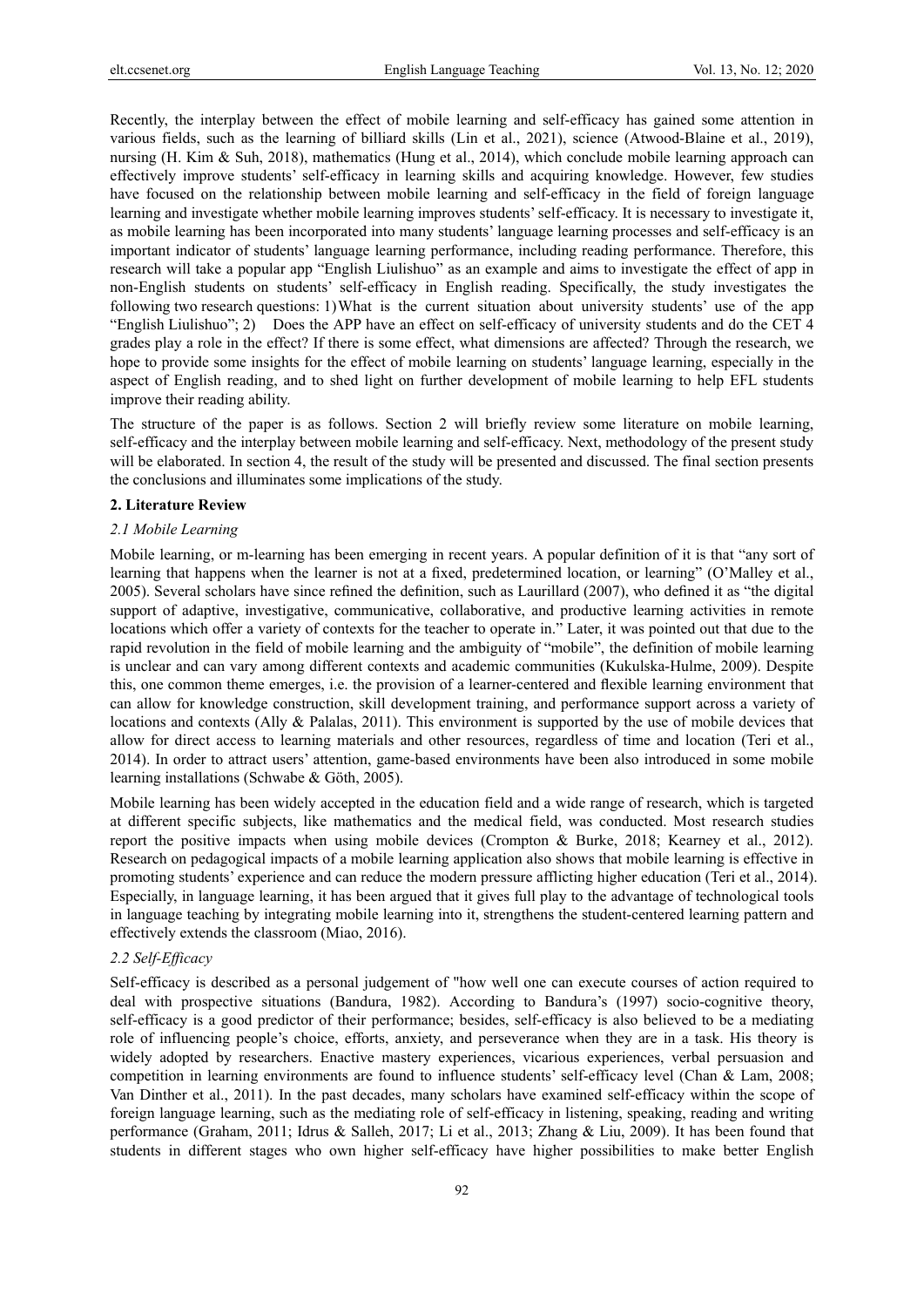achievements (Meng, 2017; Tian, 2013; D. Wang, 2014). Besides, self-efficacy is an important indicator of English learning in many aspects such as learning strategy (D.-H. Kim et al., 2015; Wong, 2005), learning autonomy (Heng, 2016) and anxiety (Woodrow, 2011).

### *2.3 The Interplay between Mobile Learning and Self-Efficacy*

Recently, the interplay between the effect of mobile learning and self-efficacy has garnered some attention in different disciplines and fields. Lin et al. (2021) adopted the SQIRC-based mobile flipped learning approach and carried out a quasi-experiment in billiard course, finding that SQIRC-based mobile flipped learning approach can significantly improve students' performance on billiards striking self-efficacy. Atwood-Blaine et al. (2019) found the reciprocal relationship between children's creative self-efficacy and their use of a situated mobile game, i.e. young people with higher creative self-efficacy enjoy playing situated mobile games more and playing a situated mobile game focused on creative activity can help increase creative self-efficacy for participants. Hung et al. (2014) adopted an experiment to investigate the effect of digital game-based learning on students' self-efficacy in learning mathematics and results show that the game-based e-book learning model effectively enhance students' self-efficacy. H. Kim & Suh (2018) focused on the effect of an interactive nursing skills mobile application in clinical nursing practices, and found that nursing students' self-efficacy is improved significantly after using the mobile application.

However, the focus on self-efficacy and mobile learning has eclipsed the studies in foreign language learning, except two studies which show that game-based learning has a significant positive influence on the learners' self-efficacy among elementary school students (Yang et al., 2016), and self-efficacy is a significant predictor of students' performance in mobile learning context (Sun et al., 2015). The relationship between mobile learning and English reading self-efficacy also remained unexplored. Yet it is a subject that deserves our attention, because mobile learning has been a main trend in foreign language learning and many apps including those specific for reading emerge in the market for EFL students, which aims to help EFL students in language learning. Besides, as stated earlier, self-efficacy is a key factor in language performance, such as reading performance. Therefore, it is very important to investigate whether mobile learning improves students' self-efficacy in English learning. Against this background, the paper aims to investigate the effect of the app designed for English reading training on students' reading self-efficacy.

#### **3. Methodology**

#### *3.1 Research Context*

Based on daily observations, an app for English learning,"English Liulishuo" is widely used and has received a good reputation among university students. The app provides reading trainings, which aims to improve students' English reading ability. It offers articles from foreign newspapers or magazines, such as the economist, the financial times, the New York Times on the daily basis. Meanwhile, every article will be given a detailed explanation about the difficult words, phrases and structure patterns, background information, passage structures and so on. It is also praised for the finely worked clock in strategy, which requires users to read every day and share the achievement with their friends. The present study will take the app "English Liulishuo" as an example to investigate the effect of mobile learning on students' reading self-efficacy.

#### *3.2 Research Subjects*

The present study will focus on university students who don't major in English. They are required to take College English Test Band 4 (short for CET 4) to test their English ability. Reading test is an integral part of CET 4. The grade of the reading part is a very important measurement for their English reading ability. To ensure the validity of the research, research subjects that take part in CET 4 within a year will be considered.

To control the variables, students who are selected for completing the survey are all sophomores of non-English majors in a university. They have received similar English education with shared English curriculums and in the same period of time. Besides, those who have only used the app "English Liulishuo" for English reading training more than three months and within one year will be counted as students who have used the app. That's to say, if students used more than one app for English reading training or they used the app "English Liulishuo" more than one year ago or lasting less than three months, they won't be considered.

### *3.3 Research Instrument*

In the presented research, data is collected from one questionnaire. The questionnaire is administered to assess the degree of subjects' reading self-efficacy.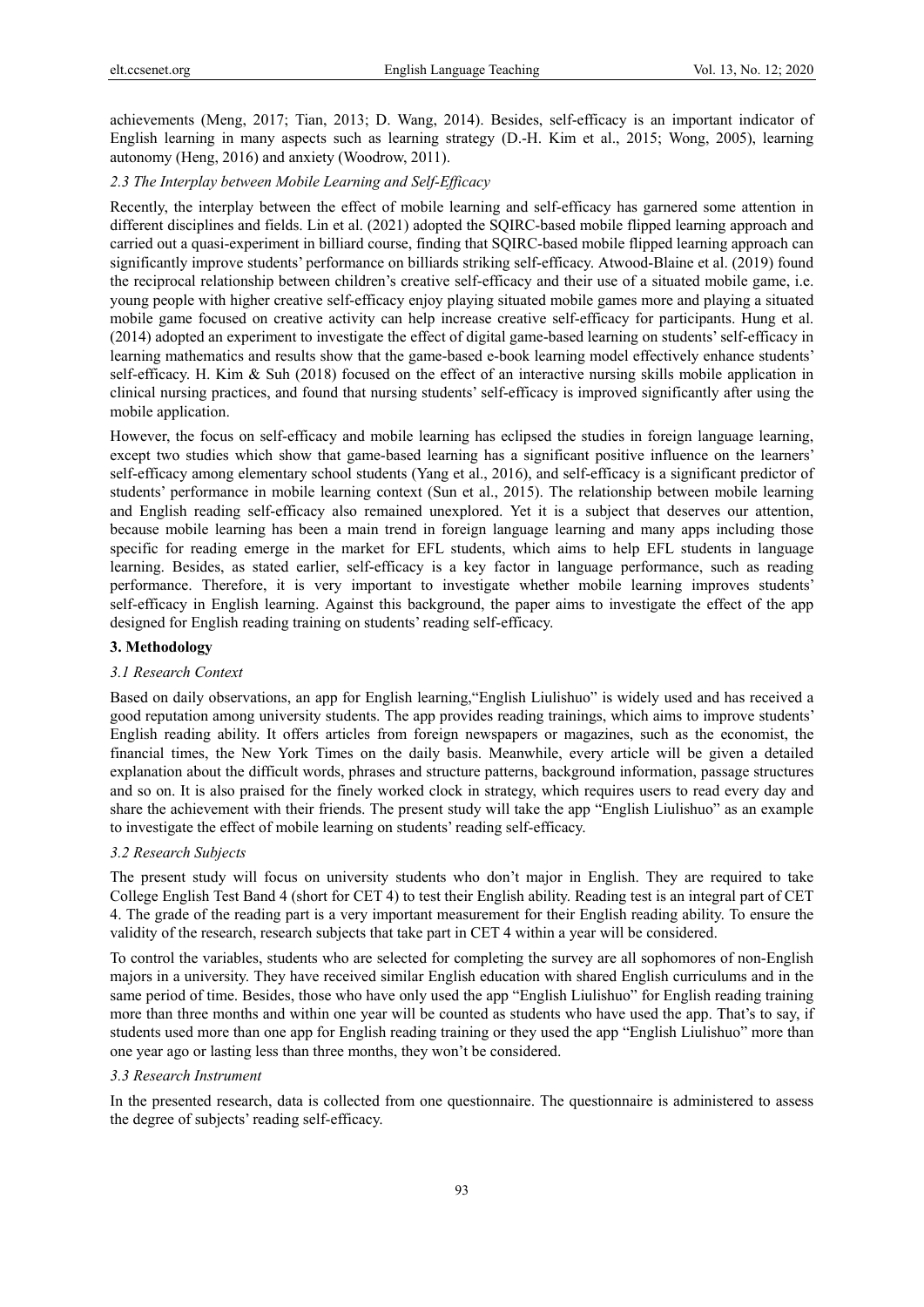#### 3.3.1 Questionnaires

The first part of the questionnaire involves a background information survey, which collects data related to the participants' gender, grade, university name, major, the time for CET 4 they took part in, the marks achieved in CET 4 and whether the student has used the app or not, when they began using the app and how long they used the app. Later, the following part of the questionnaire is used to assess the degree of university students' self-efficacy about English reading.

In this research, we will use the questionnaire of English reading self-efficacy developed by Wang and Yang (2013). It is designed to measure the English reading self-efficacy of non-English major students. This questionnaire (see the details in the appendix) consists of 22 items that evaluate four dimensions of reading self-efficacy, i.e. basic reading skills (9 items), task reading skills (5 items), advanced reading skills (6 items) and applied reading skills (2 items). Basic reading skills refer to the basic skills needed in the reading process such as silent reading, fast reading, guess words according to the context; Task reading skills refer to skills used for finishing specific tasks such as understanding business letters, web pages and product manuals. Advanced reading skills refer to the advanced skills involved in the reading process such as distinguishing rhetoric devices, understanding authors' emotions, and reading beyond lines to get implicatures. Applied reading skills refer to skills applied to solve specific problems through reading, such as referring to technical articles and finding needed information quickly to solve technical problems. Students specify their agreement on each item, scored on a 5-point Likert response scale from 1 (totally disagree) to 5 (totally agree).

According to the research by Wang and Yang (2013), we tested the reliability and validity of the questionnaire. The overall Cronbach & coefficient test was performed on the scale and the test result was 0.877. In order to further know the reliability index of the scale, the half-test reliability test and the internal Cronbach & coefficient test of each factor are carried out on the scale. The half-fold reliability test is the Cronbach & test for the number of items and the double items. The coefficients are 0.780 and 0.781, respectively. The total scale is extracted by exploratory factor analysis and four factors are extracted. The Cronbach & coefficients of each factor are 0.805, 0.761, 0.735, 0.635.

Studies have shown that learning self-efficacy is positively correlated with academic achievement (Meng, 2017; Tian, 2013; D. Wang, 2014). Therefore, the level of reading self-efficacy of non-English major students should be positively correlated with the grades of CET 4 reading scores of students. If the correlation coefficient is not high, the timeliness of the scale is not high. The results of confirmatory correlation analysis showed that the correlation coefficient between the English reading self-efficacy level of non-English major students and the reading scores of CET 4 was 0.512, which was moderately correlated.

3.3.2 Collection and Analyses of the Questionnaire Data

The data were collected through internet surveys. The questionnaire was forwarded or reposted by the author and the acquaintance.

In order to improve the reliability of the results of questionnaires, students were taught how to complete the questionnaires in detail and encouraged to answer the items with real situations. The questionnaire asks students to answer all questions carefully in an anonymous manner. Time is not limited for question answerings to ensure the accuracy of the results.

The scores of the CET-4 exams are based on the norm reference method and there is no pass line. Each face value of the CET 4 test will be converted to a report score with reference to this norm formula. Each candidate's report score has a corresponding percentile position in the norm group. Therefore, the percentile of scores is checked in the reading part of CET 4 test from the official website. It shows that 50% students score above 170 and 50% students score below 170. Thus, taking 170 as a dividing line, the sample is separated into two groups to show their general English reading ability difference, which can provide different angles to compare the self-efficacy in different groups.

Through carefully data-checking and filtering, the data collected from the questionnaires were input to Statistic Package for Social Science 20.0 (SPSS 20.0). Then a series of analyses were performed for descriptive analysis such as number, frequency, mean, standard deviation, etc. For presenting an overall picture of students' self-efficacy affected by the use of APP, independent-samples T test, for revealing the differences in the level of English reading self-efficacy among different mark groups in terms of the use of APP, was used to assess the effect of APP on students' reading self-efficacy.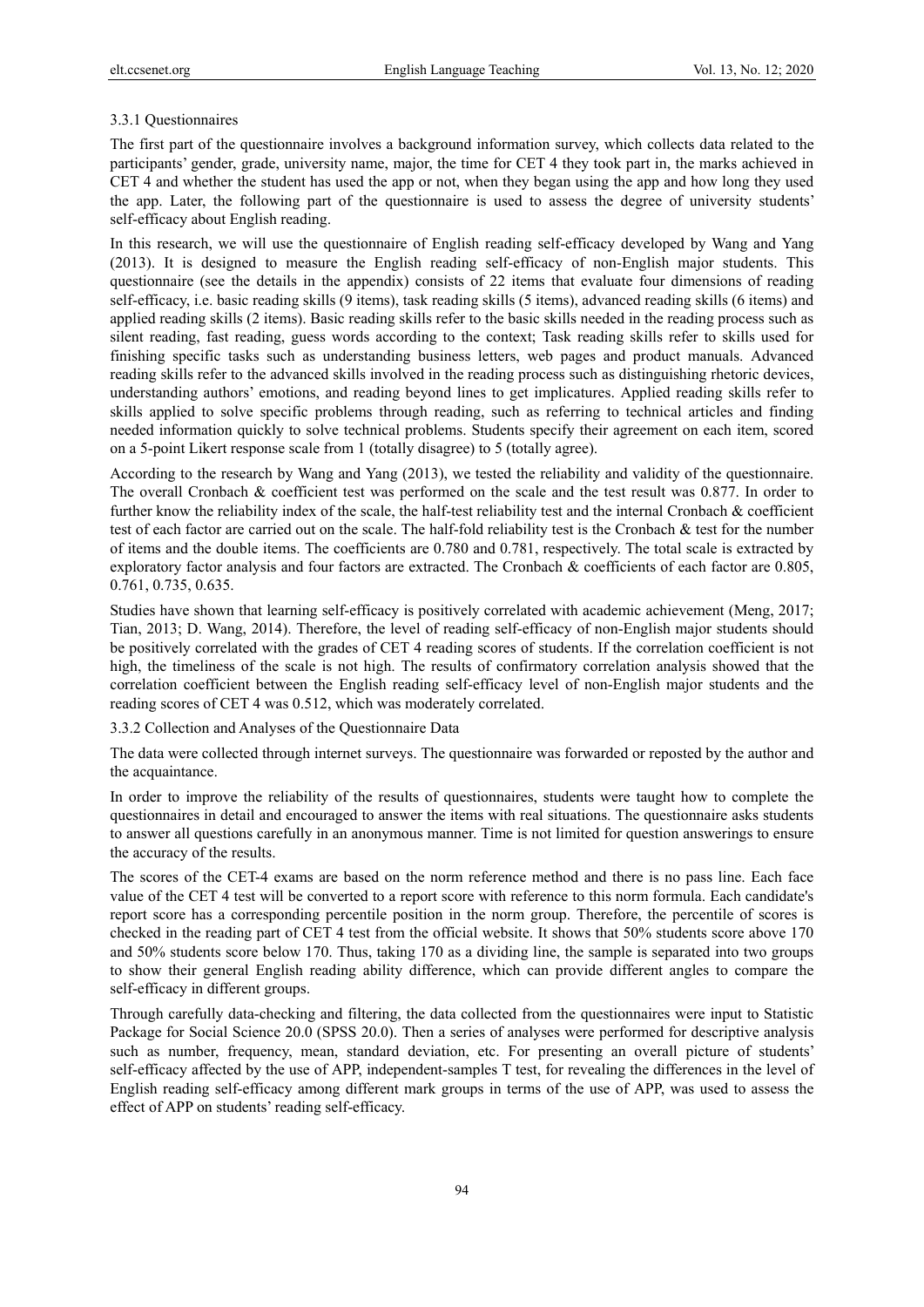#### **4. Results and Discussion**

This part presents the results and discussions of the collected data that has been analyzed in SPSS 20.0.

#### *4.1 The Overall Situation of the Participants*

294 questionnaires are collected from students. 146 questionnaires, however, were excluded from 294 samples. To ensure the validity and reliability of the research, as mentioned in section 3.2, students who haven't taken part in CET 4 or have taken part in it but more than one year ago are not considered. Meanwhile, only students who have used the app within a year and lasting for more than three months will be considered. Besides, some students are excluded as they were incomplete or failed to follow the instructions. Finally, 148 questionnaires are valid.

Among the questionnaires, 51 participants are males and 97 participants are females; 35 participants once have used the app "English Liulishuo" and 113 participants haven't used the app. The average score of the reading marks among 148 students is 177.43. The median score of the reading marks is 180.

According to authoritarian statistics, the score of the corresponding percentile 50% in the norm group is around 170 marks, indicating that the candidates who achieve a reading score above 170 marks are better than 50% candidates of the norm group. Therefore, taking 170 marks as a dividing line, the whole is separated into two groups. The first group is students who score lower than 170, 49 students in total. The second group is students who score higher than 170, 99 students in total. In the group in which students score lower than 170, 9 students have used the app "English Liulishuo" and 40 students haven't used the app "English Liulishuo". In the group in which students score higher than 170 marks, 26 students have used the app "English Liulishuo" and 73 students haven't used the app.

#### *4.2 Comparisons of Reading Self-Efficacy by the Use of APP*

The mean, standard deviation and other information for those who have used the app and those who haven't used the app are exhibited in Table 1, from which the comparison of reading self-efficacy is clearly seen.

| APP      | Number | Mean  | <b>SD</b> | T         | $\eta^2$ |
|----------|--------|-------|-----------|-----------|----------|
| Used     | 35     | 36.43 | 5.05      | $4.87***$ | 0.140    |
| Not used | 118    | 30.91 | 6.08      |           |          |
| Used     | 35     | 19.54 | 3.65      | $3.73***$ | 0.087    |
| Not used | 118    | 16.75 | 3.93      |           |          |
| Used     | 35     | 23.43 | 4.05      | $4.52***$ | 0.123    |
| Not used | 118    | 19.95 | 3.96      |           |          |
| Used     | 35     | 7.97  | 1.29      | $4.75***$ | 0.134    |
| Not used | 118    | 6.60  | 1.54      |           |          |
| Used     | 35     | 87.37 | 13.06     | 4.99***   | 0.146    |
| Not used | 118    | 74.21 | 13.80     |           |          |
|          |        |       |           |           |          |

Table 1. Independent T test result for the application and reading self-efficacy

*Notes. Standard errors are in parentheses with \*, \*\*, and \*\*\* respectively, denote the 10%, 5%, and 1% significance levels.*

Independent T-test was performed to identify if there were significant differences between the reading self-efficacy of students who have used the app and those who haven't. Table 1 indicates that there were significant differences between them for the sampled 148 participants not only in the overall reading skills (t= 4.99,  $p=0.00$  <0.05,  $\eta^2 = 0.146$ ), but also in the dimension of basic reading skills (t= 4.87,  $p=0.00$  <0.05,  $\eta^2 =$ 0.140), reading task skills (t= 3.73,  $p=0.00$  < 0.05,  $\eta^2 = 0.087$ ), advanced reading skills (t= 4.75,  $p=0.00$  < 0.05,  $\eta^2$  = 0.123), applied reading skills (t= 4.75,  $p$ = 0.00 < 0.05,  $\eta^2$  = 0.134). Next, the effect of mobile learning on self-efficacy for different mark groups will be examined respectively.

#### *4.3 Comparisons of Reading Self-Efficacy Whose Marks are Below 170*

The students who achieve reading scores below 170 are 49 students, among which 9 students have used the app and 40 students haven't used the app.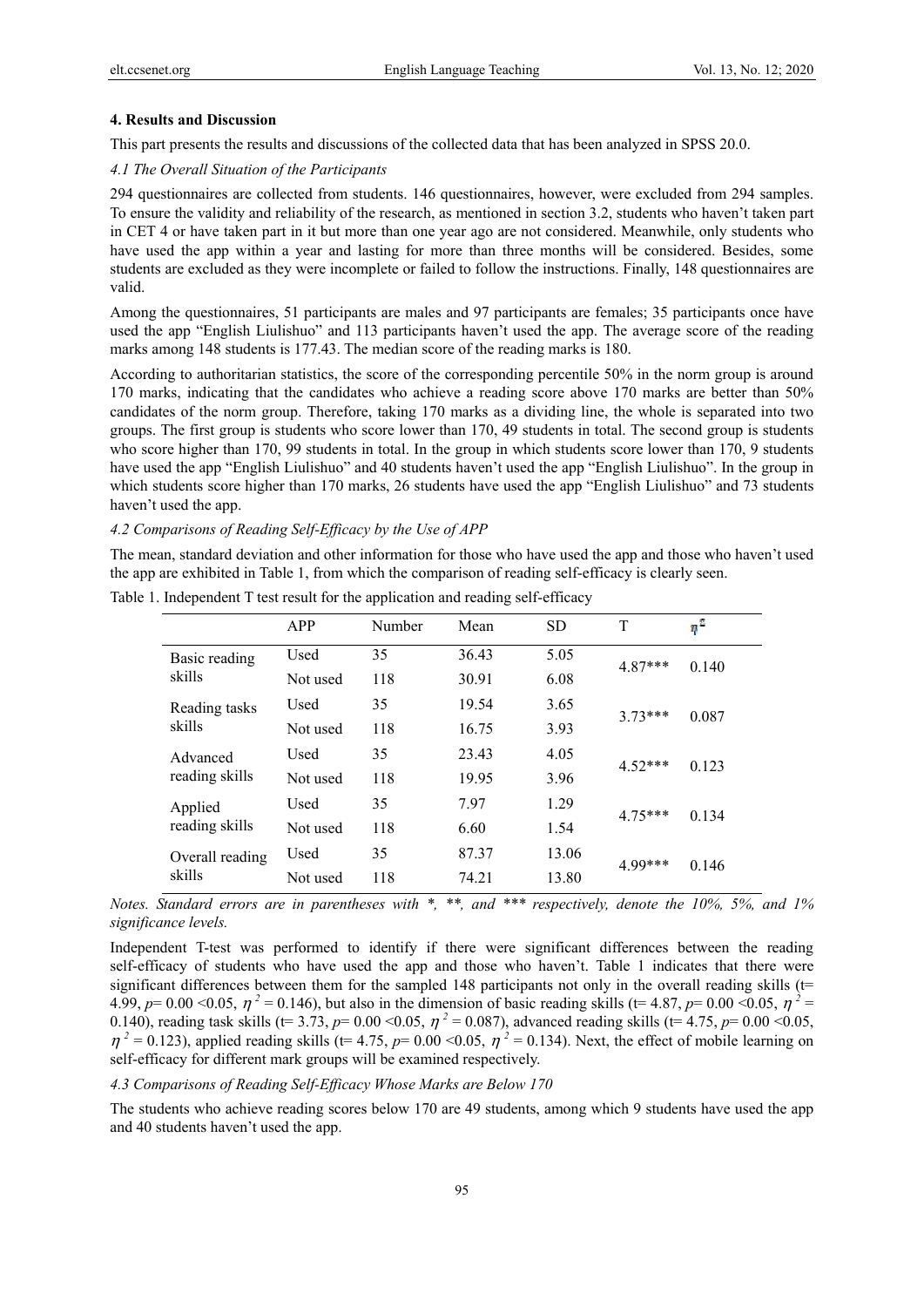|                            | APP      | Number | Mean  | <b>SD</b> | T         | $\eta^z$ |
|----------------------------|----------|--------|-------|-----------|-----------|----------|
| Basic reading<br>skills    | Used     | 9      | 33.00 | 3.32      | $2.92***$ | 0.154    |
|                            | Not used | 40     | 27.55 | 5.34      |           |          |
| Reading tasks<br>skills    | Used     | 9      | 16.78 | 4.41      | 0.86      | 0.015    |
|                            | Not used | 40     | 15.55 | 3.76      |           |          |
| Advanced<br>reading skills | Used     | 9      | 20.11 | 4.26      | 1.19      | 0.29     |
|                            | Not used | 40     | 18.38 | 3.89      |           |          |
| Applied<br>reading skills  | Used     | 9      | 7.22  | 1.20      | $2.77***$ | 0.140    |
|                            | Not used | 40     | 6.03  | 1.17      |           |          |
| Overall reading<br>skills  | Used     | 9      | 77.11 | 12.22     |           | 0.090    |
|                            | Not used | 40     | 67.50 | 12.02     | $2.16**$  |          |

Table 2. Independent T test result for the application and reading self-efficacy

*Notes. Standard errors are in parentheses with \*, \*\*, and \*\*\* respectively, denote the 10%, 5%, and 1% significance levels.*

Independent T-test was performed to identify if there were significant differences between the reading self-efficacy of students' who have used the app and those who haven't among students whose reading marks are below 170. Table 2 indicates that significant differences exist between them for the sampled 49 participants in the dimension of overall reading skills ( $t=2.16$ ,  $p=0.036<0.05$ ,  $\eta^2=0.090$ ). Besides, it is shown that there were also significant differences for the sampled 49 participants in the dimension of basic reading skills ( $t=2.92$ , *p*=0.005<0.05,  $\eta$ <sup>2</sup>=0.154) and applied reading skills (t=2.77, *p*=0.008<0.05,  $\eta$ <sup>2</sup>=0.140). However, according to the analysis by SPSS, there were no significant differences in the dimension of reading task skills  $(t=0.86, t=0.86)$ p=0.395>0.05,  $\eta$ <sup>2</sup>=0.015) and advanced reading skills (t=1.19, p=0.24>0.05,  $\eta$ <sup>2</sup>=0.290).

The app teaches students both basic reading skills such as skimming, scanning, guessing words and advanced reading skills such as rhetoric analysis. For students with relatively weak English reading foundation, they only feel more confident in the dimension of basic reading skills, while in advanced skills, students' self-efficacy doesn't differ significantly. It is argued here that as for students whose English knowledge foundation is not so solid, advanced reading skills could not be as easily grasped as the basic reading skills. Advanced reading skills, like understanding rhetoric devices, generalizing or summarizing reading materials, understanding authors' emotions, has a higher requirement for learners' English reading ability i.e. it represents comprehensive competence, which requires students to integrate the reading knowledge they already have. Students need not only to grasp the basic reading skills well, which is a foundation for effectively applying the advanced reading skills, but also to comprehend the overall structures and details of passages, understand culture and background, and grasp other reading strategies. Therefore, students may spend more time on improving their advanced reading skills as well as the corresponding self-efficacy, compared with the aspect of basic reading skills.

The students whose reading marks are below 170 show significantly stronger confidence in applied reading skills after they use the app. The app plays a role in helping students better grasp the general idea of the passage, find the details and get the information they need quickly. It can be explained by the design of the app, which first asks students to get the general idea of the given passage and then leads students to closely read the lines of the passage. In this process, students' self-efficacy of applied reading skills, such as the efficacy in term of finding needed information quickly to solve problems in articles can be approved.

However, for the group with relatively lower reading marks, the reading self-efficacy in the dimension of reading task skills doesn't have significant differences between students who have used the app and those who haven't. Reading task skills generally refer to reading for specific purposes, generally involving some technical genres. As the main teaching material in the app is the news or articles from magazines or newspapers, students don't receive enough training in English articles for specific purposes, such as product manual, advertisement, and invitations. For students who have relatively low English reading ability, they may struggle to apply what they have learned in the materials provided by the app to the unfamiliar materials, when they are exposed to the technical genres. It may provide an explanation for the fact that the extent of confidence doesn't change significantly in the dimension of reading task skills.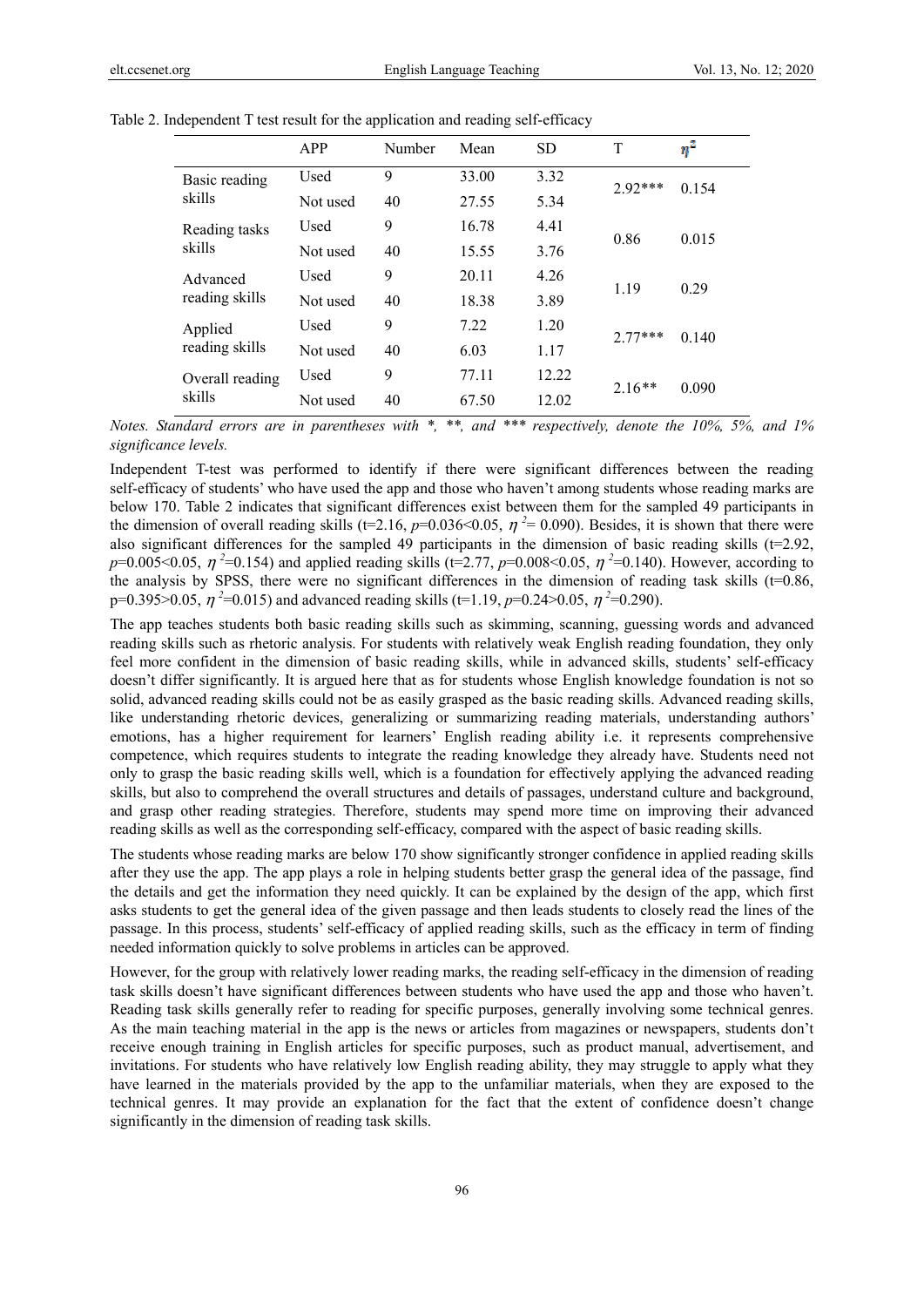# *4.4 Comparisons of Reading Self-Efficacy Whose Marks are Above 170*

The students who achieve reading scores above 170 are 99 students, among which 26 students have used the app and 73 students haven't used the app.

|                            | APP      | Number | Mean  | <b>SD</b> | T         | $\eta^2$ |
|----------------------------|----------|--------|-------|-----------|-----------|----------|
| Basic reading<br>skills    | Used     | 26     | 37.62 | 5.05      | $5.68***$ | 0.133    |
|                            | Not used | 73     | 32.75 | 5.68      |           |          |
| Reading tasks<br>skills    | Used     | 26     | 20.50 | 2.86      | 3.89***   | 0.124    |
|                            | Not used | 73     | 17.41 | 3.89      |           |          |
| Advanced<br>reading skills | Used     | 26     | 24.58 | 3.34      | $3.76***$ | 0.174    |
|                            | Not used | 73     | 20.81 | 3.76      |           |          |
| Applied<br>reading skills  | Used     | 26     | 8.23  | 1.24      | $1.63***$ | 0.125    |
|                            | Not used | 73     | 6.92  | 1.63      |           |          |
| Overall reading<br>skills  | Used     | 26     | 90.92 | 77.89     |           | 0.167    |
|                            | Not used | 73     | 13.39 | 1.57      | $1.57***$ |          |

Table 3. Result for the application and reading self-efficacy (above 170)

*Notes. Standard errors are in parentheses with \*, \*\*, and \*\*\* respectively, denote the 10%, 5%, and 1% significance levels.*

Independent T-test was performed to identify if there were significant differences between the reading self-efficacy of students who have used the app and those who haven't among students whose reading marks are above 170. Table 3 indicates that there were significant differences between them for the sampled 99 participants in the dimension of overall reading skills (t=1.57,  $p=0.00<0.05$ ,  $\eta^2=0.167$ ). According to the analysis by SPSS, significant differences also exist for the sampled 99 participants in the dimension of basic reading skills (t=5.68, *p*=0.00<0.05, <sup>η</sup> *<sup>2</sup>* =0.133), reading task skills (t=3.89, *p*=0.00<0.05, η*<sup>2</sup>*=0.124), advanced reading skills (t=3.76,  $p=0.00<0.05$ ,  $\eta^2=0.174$ ), applied reading skills (t=1.63,  $p=0.00<0.05$ ,  $\eta^2=0.125$ ).

The result reveals that students who used the application with reading marks above 170 have stronger self-efficacy in all dimensions, which shows that the app helps students with better reading performance effectively improve reading self-efficacy in reading skills.

Especially, compared to students with lower reading grades, the students with better achievements in the reading test have significantly higher self-efficacy in the dimension of reading task skills and advanced reading skills after they use the app. It is argued that students in this group have higher acceptance for English reading knowledge such as rhetoric devices, and skills such as understanding emotions, grasping general ideas of articles, taught in the app. Therefore, when applying them on the whole to address the reading difficulties encountered by them, students who used the app in this group have significantly higher reading self-efficacy in the dimension of advanced reading skills. Besides, though students don't receive comprehensive training in the app in terms of the reading task skills, students with better English foundation can better deal with unfamiliar materials, i.e. applying their knowledge they gain from the app to other types of reading materials, such as web pages, business e-mail, and technical manual.

# **5. Conclusion**

Through the questionnaire and the analyses of the questionnaire, there are three major findings. Firstly, in general, students who have used the app have better English reading self-efficacy than those who haven't used it. Secondly, for the students whose English reading marks are below 170, there was no significant difference in terms of reading self-efficacy in the dimension of advanced reading skills and reading task skills. But students who have used the app are more confident in the dimension of basic reading skills, applied reading skills and overall reading skills. Thirdly, for the students whose English reading marks are above 170, students in this group are more confident in the overall reading skills, and in the dimension of basic reading skills, advanced reading skills, applied reading skills and reading task skills.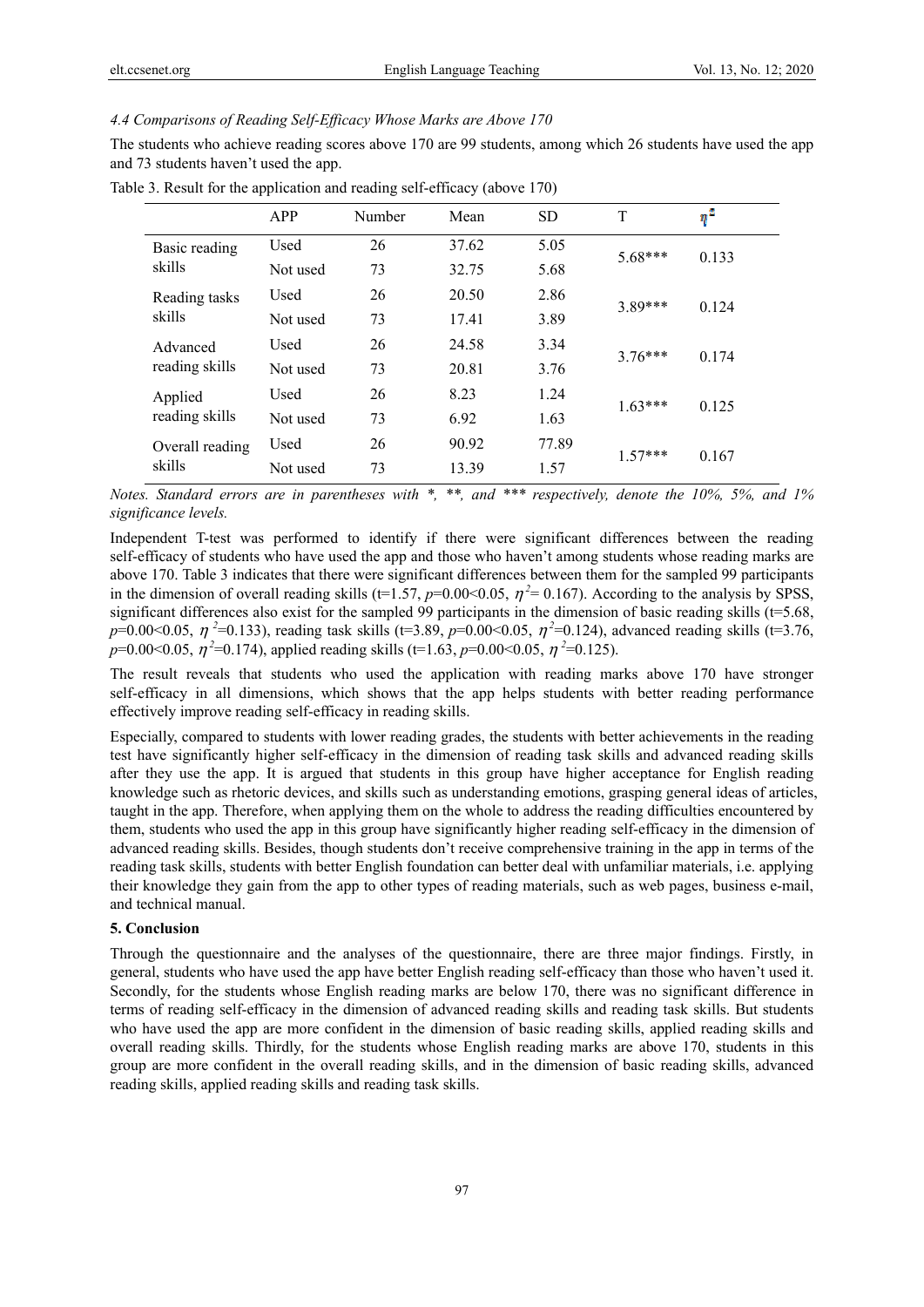#### *5.1 Implications*

The present study shows that we can find that mobile learning does help improve English reading self-efficacy from the perspective of the whole students. As reading self-efficacy shows a positive correlation with reading performance (Meng, 2017; Tian, 2013; D. Wang, 2014), it is sensible to say that the app help students' English learning. Besides, students with higher reading self-efficacy tend to have lower reading anxiety and increased English reading learning motivation (L. Wang, 2014; Zheng, 2005). Self-regulation also works better for students with higher self-efficacy in English learning (Tang, 2020). Therefore, it is of great value to promote mobile learning that can help students improve their self-efficacy in the aspect of English reading in English learning.

Furthermore, the analysis reveals that for students who used the app with weak foundation in English reading, there were still no significant differences in the dimension of advanced reading skills and reading task skills. Therefore, it is advised that future apps can design special training to improve their advanced reading skills and reading task skills for students whose English reading foundation is weak. Specifically speaking, as for reading task skills, the app could design special services to improve students' ability to read genres of different varieties, such as business invitations, emails, product manuals, advertisements and so on. Meanwhile, apps can teach students corresponding strategies to read such type of reading material so that students' reading task skills could be improved. As for advanced reading skills, for students with relatively weaker foundation, the app could set the special class that gives a more basic and detailed explanation regarding knowledge involved in advanced reading skills, such as giving a special training for rhetoric devices, or how to understand the meaning beyond lines, how to summarize the passage, selective reading and so on, so that students could choose classes according to what they need.

#### *5.2 Limitation*

It is crucial to point out that a limitation of this study is that the use of the app is not so widespread that the sample of the students who have used the app is not large. Therefore, there exist some deviations. What's more, the present study investigates only the different dimensions of reading self-efficacy levels of students; the reasons for differences of reading self-efficacy levels between different groups are not addressed. Therefore, this research provides a research direction for future studies.

#### **References**

- Ally, M., & Palalas, A. (2011). *State of mobile learning in Canada and future directions*. Athabasca University Press.
- Atwood-Blaine, D., Rule, A. C., & Walker, J. (2019). Creative self-efficacy of children aged 9-14 in a science center using a situated Mobile game. *Thinking Skills and Creativity, 33*, 100580. https://doi.org/10.1016/j.tsc.2019.100580
- Bandura, A. (1982). Self-efficacy mechanism in human agency. *American Psychologist, 37*(2), 122. https://doi.org/10.1037/0003-066X.37.2.122
- Bandura, A. (1997). *Self-efficacy: The exercise of control*. Freeman.
- Chan, J. C., & Lam, S. (2008). Effects of competition on students' self‐efficacy in vicarious learning. *British Journal of Educational Psychology, 78*(1), 95-108. https://doi.org/10.1348/000709907X185509
- Crompton, H., & Burke, D. (2018). The use of mobile learning in higher education: A systematic review. *Computers & Education, 123*, 53-64. https://doi.org/10.1016/j.compedu.2018.04.007
- Graham, S. (2011). Self-efficacy and academic listening. *Journal of English for Academic Purposes, 10*(2), 113-117. https://doi.org/10.1016/j.jeap.2011.04.001
- Hedges, J. L., & Gable, R. (2016). The relationship of reading motivation and self-efficacy to reading achievement. *K-12 Education, 31*(1).
- Heng, L. I. (2016). Empirical research on college students' English autonomous learning ability and self-efficacy. *Modern Foreign Languages, 2*, 10.
- Hung, C.-M., Huang, I., & Hwang, G.-J. (2014). Effects of digital game-based learning on students' self-efficacy, motivation, anxiety, and achievements in learning mathematics. *Journal of Computers in Education, 1*(2-3), 151-166. https://doi.org/10.1007/s40692-014-0008-8
- Idrus, H., & Salleh, R. (2017). Perceived self-efficacy of Malaysian ESL engineering and technology students on their speaking ability and its pedagogical implications. *The English Teacher, 15*.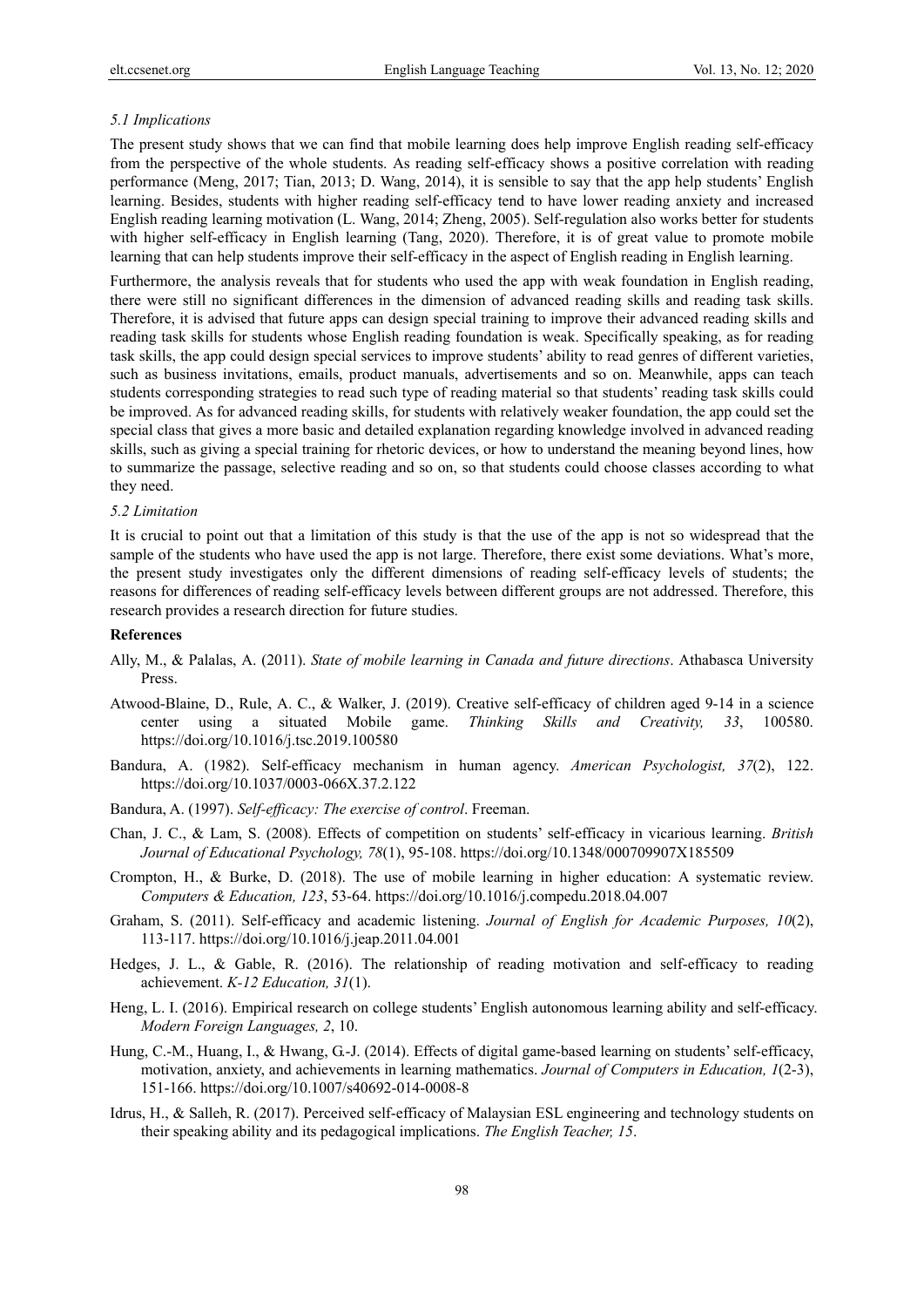- Jiang, Q., Zhao, W., & Wang, P. (2014). Cognitive Research of College Students' Mobile Learning based on Smart Phones under Fragmented Time. *Modern Distance Education, 01*, 37-42. https://doi.org/10.13927/j.cnki.yuan.2014.01.005
- Kearney, M., Schuck, S., Burden, K., & Aubusson, P. (2012). Viewing mobile learning from a pedagogical perspective. *Alt-J-Research In Learning Technology, 20*(1). https://doi.org/10.3402/rlt.v20i0.14406
- Kim, D.-H., Wang, C., Ahn, H. S., & Bong, M. (2015). English language learners' self-efficacy profiles and relationship with self-regulated learning strategies. *Learning and Individual Differences, 38*, 136-142. https://doi.org/10.1016/j.lindif.2015.01.016
- Kim, H., & Suh, E. E. (2018). The Effects of an Interactive Nursing Skills Mobile Application on Nursing Students' Knowledge, Self-efficacy, and Skills Performance: A Randomized Controlled Trial. *Asian Nursing Research, 12*(1), 17-25. https://doi.org/10.1016/j.anr.2018.01.001
- Kukulska-Hulme, A. (2009). Will mobile learning change language learning? *ReCALL, 21*(2), 157-165. https://doi.org/10.1017/S0958344009000202
- Kukulska-Hulme, A., & Pettit, J. (2008). Semi-formal learning communities for professional development in mobile learning. *Journal of Computing in Higher Education, 20*(2), 35-47. https://doi.org/10.1007/s12528-008-9006-z
- Laurillard, D. (2007). Pedagogical forms of mobile learning: Framing research questions. In N. Pachler (Eds.), *Mobile learning: Towards a research agenda* (pp. 33-54). WLE Center.
- Lee, Y. S., & Jonson-Reid, M. (2016). The role of self-efficacy in reading achievement of young children in urban schools. *Child and Adolescent Social Work Journal, 33*(1), 79-89. https://doi.org/10.1007/s10560-015-0404-6
- Li, H., Liu, R., & Liu, Y. (2013). The Mediating Effects of EFL Writing Self-Efficacy on the Relationship between EFL Writing Anxiety and Writing Performance for College Students. *Psychological Development and Education, 29*(04), 385-390. https://doi.org/10.16187/j.cnki.issn1001-4918.2013.04.009
- Lin, Y.-N., Hsia, L.-H., & Hwang, G.-J. (2021). Promoting pre-class guidance and in-class reflection: A SQIRC-based mobile flipped learning approach to promoting students' billiards skills, strategies, motivation and self-efficacy. *Computers & Education, 160*, 104035. https://doi.org/10.1016/j.compedu.2020.104035
- Lu, M. (2018). *A Correlational Study of English Reading Anxiety and Self-efficacy in Reading Performance-A Case Study of A Senior High School in Chengdu* [Master's thesis]. Shanghai International Studies University.
- Meng, M. (2017). *An investigative study on the correlation between self-efficacy and English achievements at junior high schools* [Master's thesis]. Shandong Normal University.
- Miao, N. (2016). Research on Mobile Learning Strategies of College English Based on WeChat. *China Educational Technology, 03*, 136-140. https://doi.org/10.3969/j.issn.1006-9860.2016.03.023
- Motiwalla, L. F. (2007). Mobile learning: A framework and evaluation. *Computers & Education, 49*(3), 581-596. https://doi.org/10.1016/j.compedu.2005.10.011
- O'Malley, C., Vavoula, G., Glew, J. P., Taylor, J., Sharples, M., Lefrere, P., Lonsdale, P., Naismith, L., & Waycott, J. (2005). *Guidelines for learning/teaching/tutoring in a mobile environment.* MOBIlearn.
- Park, Y. (2011). A pedagogical framework for mobile learning: Categorizing educational applications of mobile technologies into four types. *International Review of Research in Open and Distributed Learning, 12*(2), 78-102. https://doi.org/10.19173/irrodl.v12i2.791
- Schwabe, G., & Göth, C. (2005). Mobile learning with a mobile game: Design and motivational effects. *Journal of Computer Assisted Learning, 21*(3), 204-216. https://doi.org/10.1111/j.1365-2729.2005.00128.x
- Sun, J. C.-Y., Chang, K.-Y., & Chen, Y.-H. (2015). GPS sensor-based mobile learning for English: An exploratory study on self-efficacy, self-regulation and student achievement. *Research and Practice in Technology Enhanced Learning, 10*(1), 23. https://doi.org/10.1186/s41039-015-0024-y
- Tang, X. (2020). *A study on correlation between self-efficacy and self-regulated English learning of non-English Major undergraduate students based on network environment* [Master's thesis]. Southwest university.
- Teri, S., Acai, A., Griffith, D., Mahmoud, Q., Ma, D. W., & Newton, G. (2014). Student use and pedagogical impact of a mobile learning application. *Biochemistry and Molecular Biology Education, 42*(2), 121-135.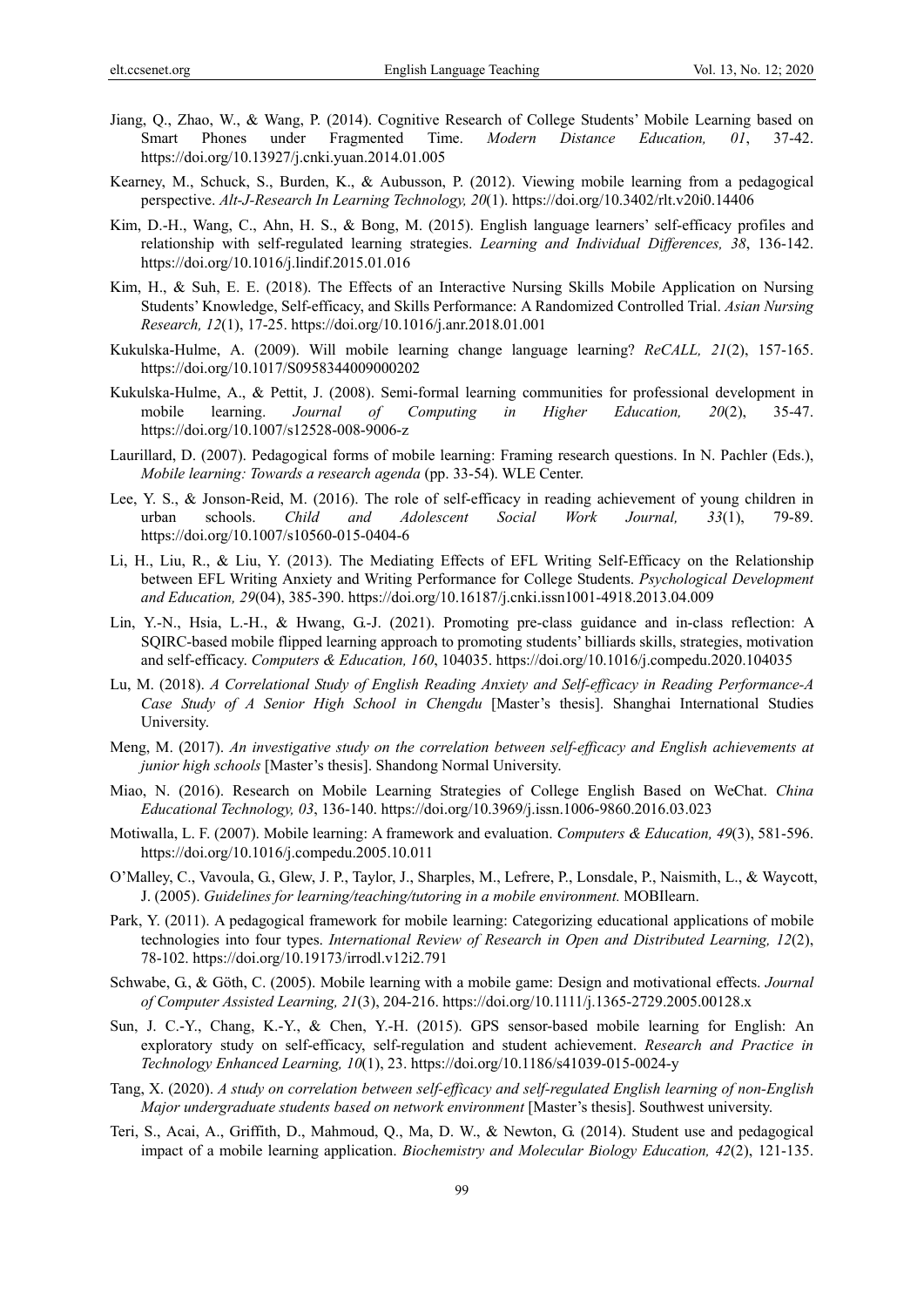https://doi.org/10.1002/bmb.20771

- Tian, Y. (2013). *The relationship among self-efficacy, English learning burnout and English learning achievement of college students*. Hubei University.
- Van Dinther, M., Dochy, F., & Segers, M. (2011). Factors affecting students' self-efficacy in higher education. *Educational Research Review, 6*(2), 95-108. https://doi.org/10.1016/j.edurev.2010.10.003
- Wang, D. (2014). *A Correlational Study of English Learning Self-efficacy and English Achievements of Senior High School Students* [Master's thesis]. Nanjing Normal University.
- Wang, L. (2014). An empirical study on the relation of self-efficacy, learning motivation and colledge students' autonomous learning of English. *Journal of Guangxi Normal University (Philosophy and Social Sciences Edition), 50*(3), 195-200. https://doi.org/10.16088/j.issn.1001-6597.2014.03.008
- Wang, X., & Yang, Y. (2013). Compilation and Dimensional Inspection on English Reading Self-efficacy Scale of Non-English College Students. *Journal of Hebei University of Economics and Business, 13*(03), 102-106. https://doi.org/10.14178/j.cnki.issn1673-1573.2013.03.008
- Wong, M. S.-L. (2005). Language learning strategies and language self-efficacy: Investigating the relationship in Malaysia. *RELC Journal, 36*(3), 245-269. https://doi.org/10.1177/0033688205060050
- Woodrow, L. (2011). College English writing affect: Self-efficacy and anxiety. *System, 39*(4), 510-522. https://doi.org/10.1016/j.system.2011.10.017
- Yang, J. C., Quadir, B., & Chen, N.-S. (2016). Effects of the badge mechanism on self-efficacy and learning performance in a game-based English learning environment. *Journal of Educational Computing Research, 54*(3), 371-394. https://doi.org/10.1177/0735633115620433
- Yao, W. (2015). *A study of Self-efficacy in Non-English Majors' English Reading Ability*. Central China Normal University.
- Zhang, Q., & Liu, X. (2009). An empirical study on the relationship among English reading self-efficacy, reading strategies and reading performance. *Educational Research and Experiment, 01*, 92-94.
- Zheng, X. (2005). A study on the relation of college students' English learning motivation, self-efficacy and anxiety. *Foreign Language Education*, 62-67.
- Zhufu, W. (2014). *Correlation Between Self-efficacy and Reading Strategy of English Majors* [Master's thesis]. Shandong Normal University.